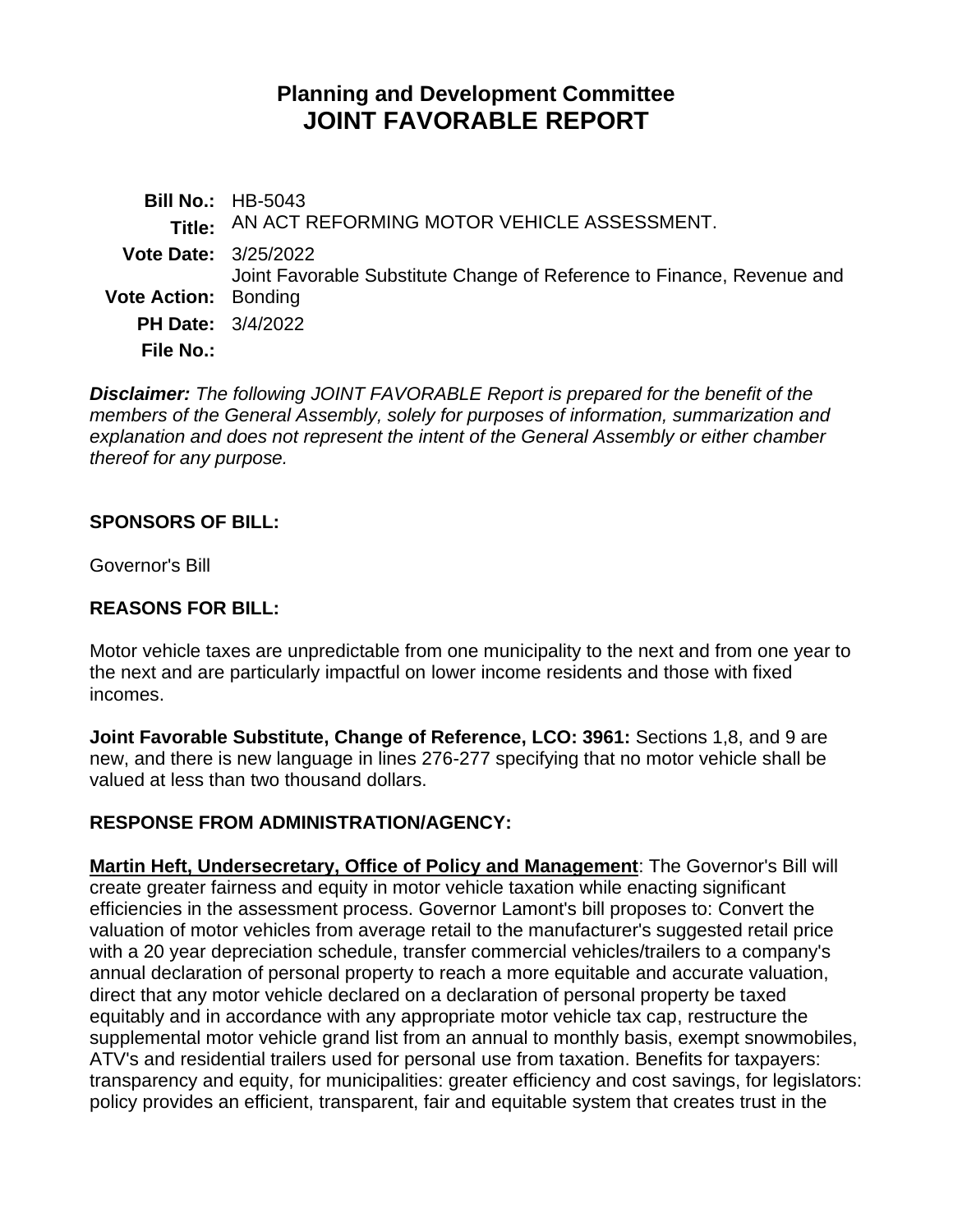taxation system for all constituents. The Office of Policy and Management has had discussions with assessors, tax collectors, the Connecticut Conference of Municipalities, the Connecticut Council of Small Towns, software vendors and stakeholders. Working collaboratively is essential in order to properly and effectively implement this new process. During these presentations and discussions with stakeholders, it was determined that a few minor changes will need to be made to the proposed language in order to clarify the assessment procedure and to standardize the collection process. OPM will be submitting language in order to be able to fully implement this policy upon passage.

## **NATURE AND SOURCES OF SUPPORT:**

**Western Connecticut Council of Governments (West COG**): This bill will reform the assessment of motor vehicles, replacing average retail values and assessor's estimates for vehicles for which average retail values are not available) with a fixed depreciation schedule from manufacturer's suggested retail price (MSRP, which is readily available for all vehicles). This change would benefit the public, as it would create predictability in future assessments. It would benefit municipalities, by reducing the administrative burden of motor vehicle assessment. This would bring Connecticut in line with states including Massachusetts, whose tax on motor vehicles is based on a depreciation value.

**Nora Duncan, State Director, AARP Connecticut**: This bill eliminates market fluctuations that are inherent in our current system, by which motor vehicles are assessed at 70% of retail value based on the guide published by the National Automobile Dealers Association. This proposal would impact many taxpayers positively while increasing transparency for taxpayers and reducing the burden on municipalities.

### **NATURE AND SOURCES OF OPPOSITION:**

**Donna Hamzy Carroccia, Advocacy Manager, CCM**: Improving the current system by which motor vehicles are taxed is a goal we support but this proposal and parallel proposes to adjust the current tax cap on vehicles should be part of a comprehensive reform of the property tax system. These reforms need to be combined with needed municipal revenue diversification that will reduce the overreliance on the property tax. Any plan that substantially alters the process which raises almost \$ 1 billion in local revenue needs to be thoroughly vetted and examined by all stakeholders. While CCM appreciates the effort that OPM put into this proposal and substantive changes to the vehicle taxation process need to be thoroughly examined and provide towns and cities with a full understanding of the fiscal impact of these changes before CCM and its members can support the bill.

**Betsy Gara, Executive Director, Connecticut Council of Small Towns**: COST is concerned that the proposed twenty-year depreciation schedule for motor vehicles will significantly reduce revenues for towns. COST believes that lawmakers should request information on how this change would impact property tax revenues in each municipality to provide us with specific information on its actual impact. Moving commercial motor vehicles from the list of motor vehicles provided by the Department of Motor Vehicles will require towns to perform more personal property declaration audits or lose out on much needed revenues to the towns. Most categories of the personal property declaration form depreciate the property over no more than seven years. This is a rapid depreciation of a vehicle, which would result in decreased revenues to the towns. Monthly reporting of new motor vehicles